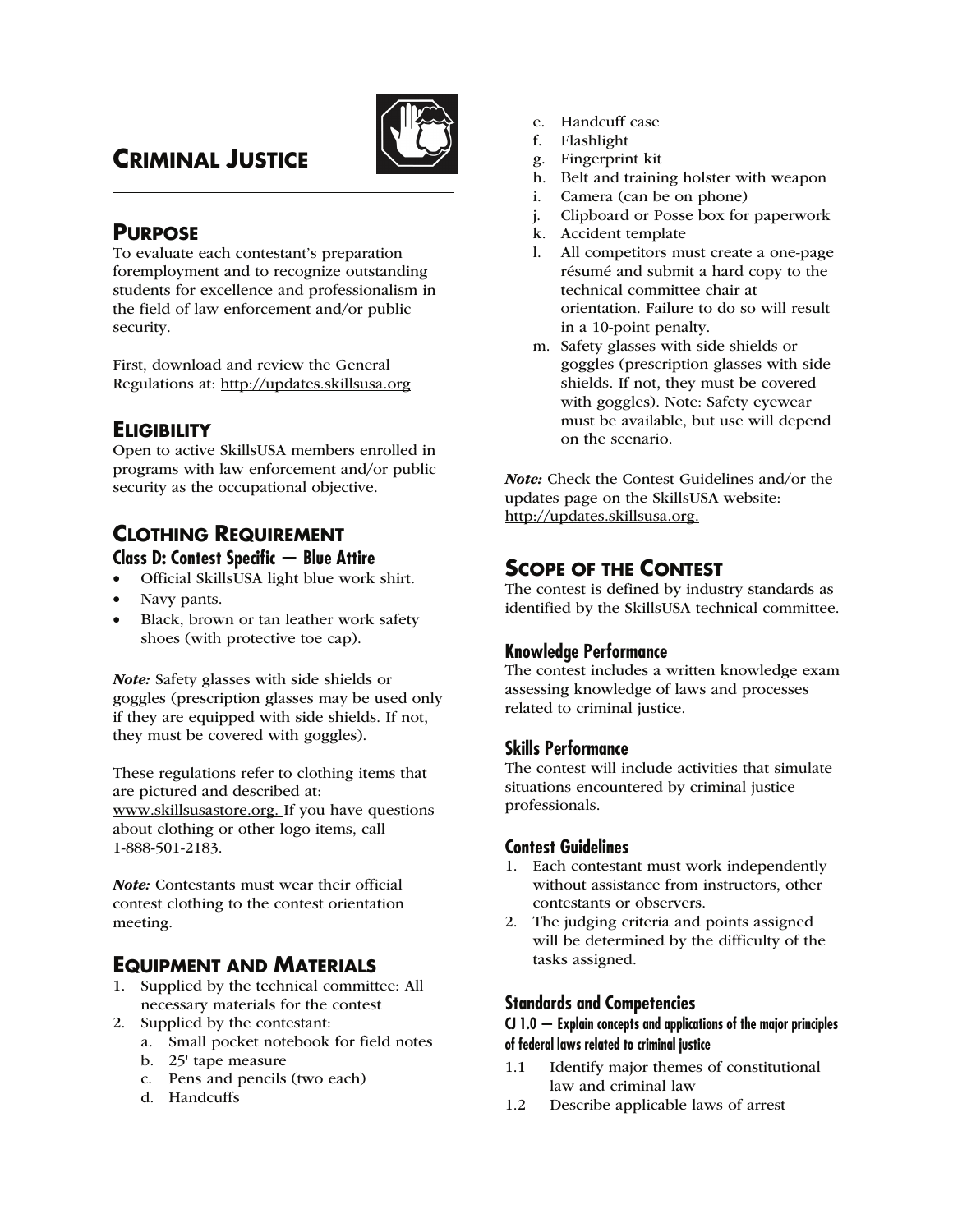- 1.3 Describe rules of evidence
- 1.4 Explain federal laws related to search and seizure
- 1.5 Describe principles of juvenile law
- 1.6 Explain surcharges and civil and criminal liabilities

#### **CJ 2.0 — Demonstrate standard patrol procedures in a simulated situation**

- 2.1 Describe commonly accepted procedures used for patrol
- 2.2 Plan patrol routes and practices
- 2.3 Use protocols in communicating with dispatcher
- 2.4 Describe safe operation of a police vehicle
- 2.5 Direct and control traffic as needed

#### **CJ 3.0 — Investigate a traffic report and traffic accidents using standard procedures in a given situation**

- 3.1 Write a clear and concise report
	- 3.1.1 Use proper grammar, punctuation and spelling
	- 3.1.2 Identify persons involved
	- 3.1.3 Provide a full description of the person(s) and vehicle(s) involved
	- 3.1.4 Obtain a statement from the victim
- 3.2 Accurately describe an incident
- 3.3 Conduct a records check of suspicious subjects
- 3.4 Exhibit defensive techniques when encountering a suspicious subject

#### **CJ 4.0 — Demonstrate the proper use of firearms and chemical agents used in law enforcement situations**

- 4.1 Describe standard protocols that govern the use of firearms and chemical agents
- 4.2 Identify components of common firearms and chemical agents
- 4.3 Explain the use and effect of common firearms and chemical agents
- 4.4 Show the use of a firearm in a simulated situation
- 4.5 Show the use of a chemical agent in simulated situation

#### **CJ 5.0 — Demonstrate the knowledge and skills needed for emergency and crisis situations encountered by law enforcement officers**

5.1 Use crisis intervention techniques

- 5.2 Apply basic elements of emergency response
- 5.3 Demonstrate first aid procedures
- 5.4 Demonstrate water safety and rescue procedures
- 5.5 Explain first responder techniques

#### **CJ 6.0 — Explain trial procedures and provide testimony for a given situation**

- 6.1 Explain typical trial procedures
- 6.2 Describe roles of those involved in trials and hearings
- 6.3 Prepare for trial as a witness
- 6.4 Provide testimony in a given situation

#### **CJ 7.0 — Demonstrate communication and interpersonal skills used in criminal justice situations**

- 7.1 Show courtesy and professionalism
- 7.2 Listen intently to others
- 7.3 Use eye contact to establish rapport
- 7.4 Shake hands and introduce self to others
- 7.5 Speak clearly and effectively
- 7.6 Use proper grammar
- 7.7 Answer questions precisely
- 7.8 Follow protocol in communicating to a dispatcher

#### **CJ 8.0 — Describe the operations of home and commercial security systems**

- 8.1 Identify types of security systems
- 8.2 Explain the operation of various types of security systems

#### **CJ 9.0 — Demonstrate standard procedures for handling and evaluating physical evidence in a given situation**

- 9.1 Explain procedures for searching for evidence
- 9.2 Identify evidence at a crime scene
- 9.3 Document location where evidence was collected
- 9.4 Bag and label evidence
- 9.5 Follow chain of custody protocols

#### **CJ 10.0 — Demonstrate procedures to arrest and search a subject in a simulated situation**

- 10.1 Approach a subject safely and professionally
- 10.2 Use procedures that ensure safety at all times
- 10.3 Obtain identification from a subject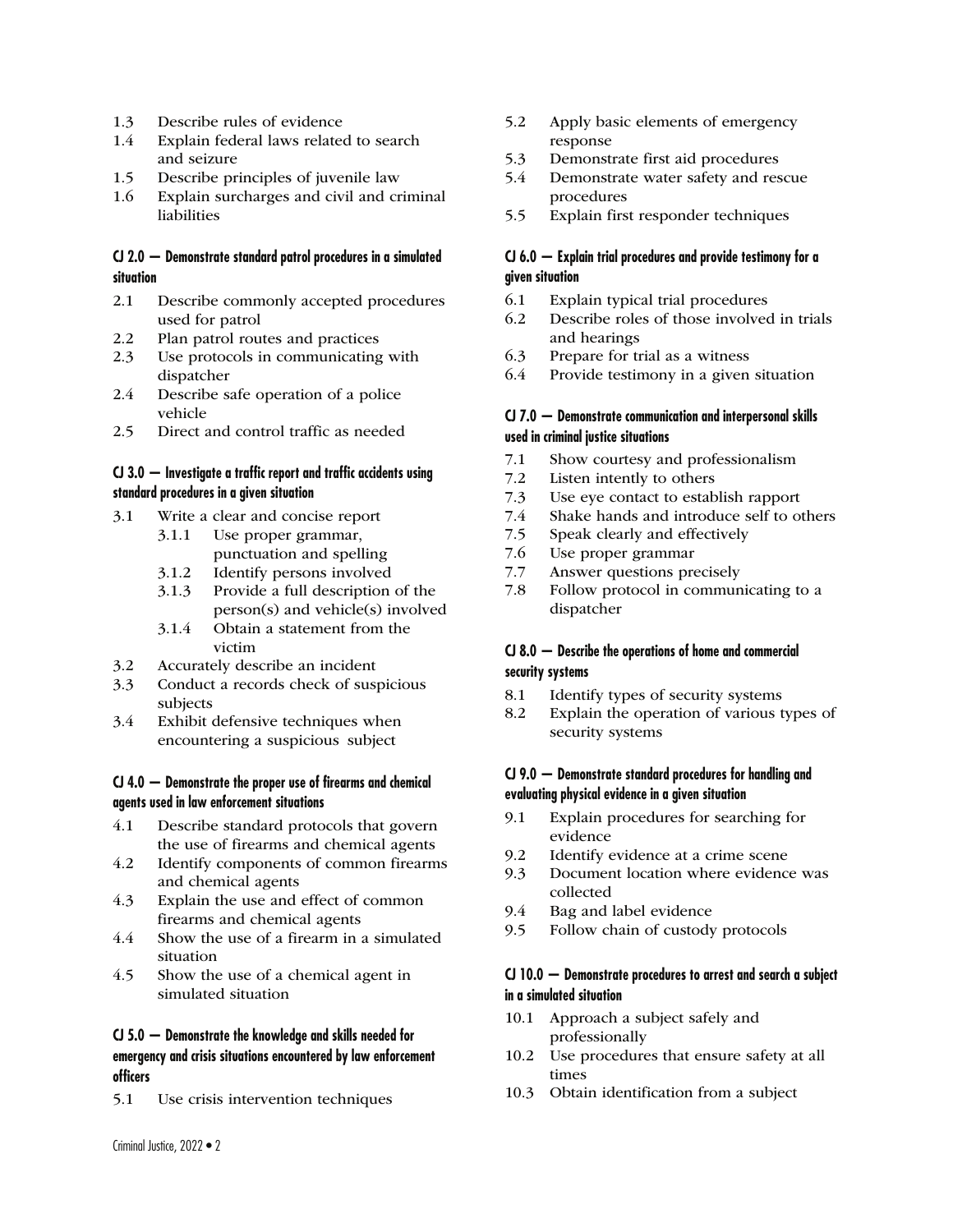- 10.4 Identify and describe probable cause prior to arrest
- 10.5 Check for active warrants through dispatcher
- 10.6 Place subject under arrest
- 10.7 Notify subject of reason for arrest
- 10.8 Use a safe handcuffing procedure to secure subject
- 10.9 Pat down or search subject using safe procedure
- 10.10 Find and remove weapons from subject
- 10.11 Secure removed weapons

#### **CJ 11.0 — Collect clear and legible latent fingerprints from a crime scene**

- 11.1 Explain the proper technique for collecting fingerprints
- 11.2 Use the technique to collect fingerprints
- 11.3 Place collected fingerprints to card
- 11.4 Check for legibility of collected prints

#### **Committee Identified Academic Skills**

The technical committee has identified that the following academic skills are embedded in this contest.

#### **Math Skills**

- Measure angles.
- Apply transformations (rotate or turn, reflect or flip, translate or slide, and dilate or scale) to geometric figures.
- Construct three-dimensional models.
- Organize and describe data using matrixes.
- Find arc length and the area of a sector.

#### **Science Skills**

- Plan and conduct a scientific investigation.
- Use knowledge of the particle theory of matter.
- Describe and recognize elements, compounds, mixtures, acids, bases and salts.
- Describe and recognize solids, liquids and gases.
- Describe characteristics of types of matter based on physical and chemical properties.
- Use knowledge of physical properties (shape, density, solubility, odor, melting point, boiling point, color).
- Use knowledge of chemical properties (acidity, basicity, combustibility, reactivity).
- Describe phases of matter.
- Describe and identify physical changes to matter.
- Predict chemical changes to matter (types of reactions, reactants and products, and balanced equations).
- Use knowledge of speed, velocity and acceleration.
- Use knowledge of Newton's laws of motion.
- Use knowledge of simple machines, compound machines, powered vehicles, rockets and restraining devices.

#### **Language Arts Skills**

- Provide information in conversations and in group discussions.
- Provide information in oral presentations.
- Demonstrate use of such verbal communication skills as word choice, pitch, feeling, tone and voice.
- Demonstrate use of such nonverbal communication skills as eye contact, posture and gestures using interviewing techniques to gain information.
- Demonstrate comprehension of a variety of informational texts.
- Use text structures to aid comprehension.
- Organize and synthesize information for use in written and oral presentations.
- Demonstrate knowledge of appropriate reference materials.
- Use print, electronic databases and online resources to access information in books and articles.
- Demonstrate narrative writing.
- Demonstrate informational writing.
- Edit writing for correct grammar, capitalization, punctuation, spelling, sentence structure and paragraphing.

#### **Connections to National Standards**

State-level academic curriculum specialists identified the following connections to national academic standards.

#### **Math Standards**

- Geometry.
- Measurement.
- Data analysis and probability.